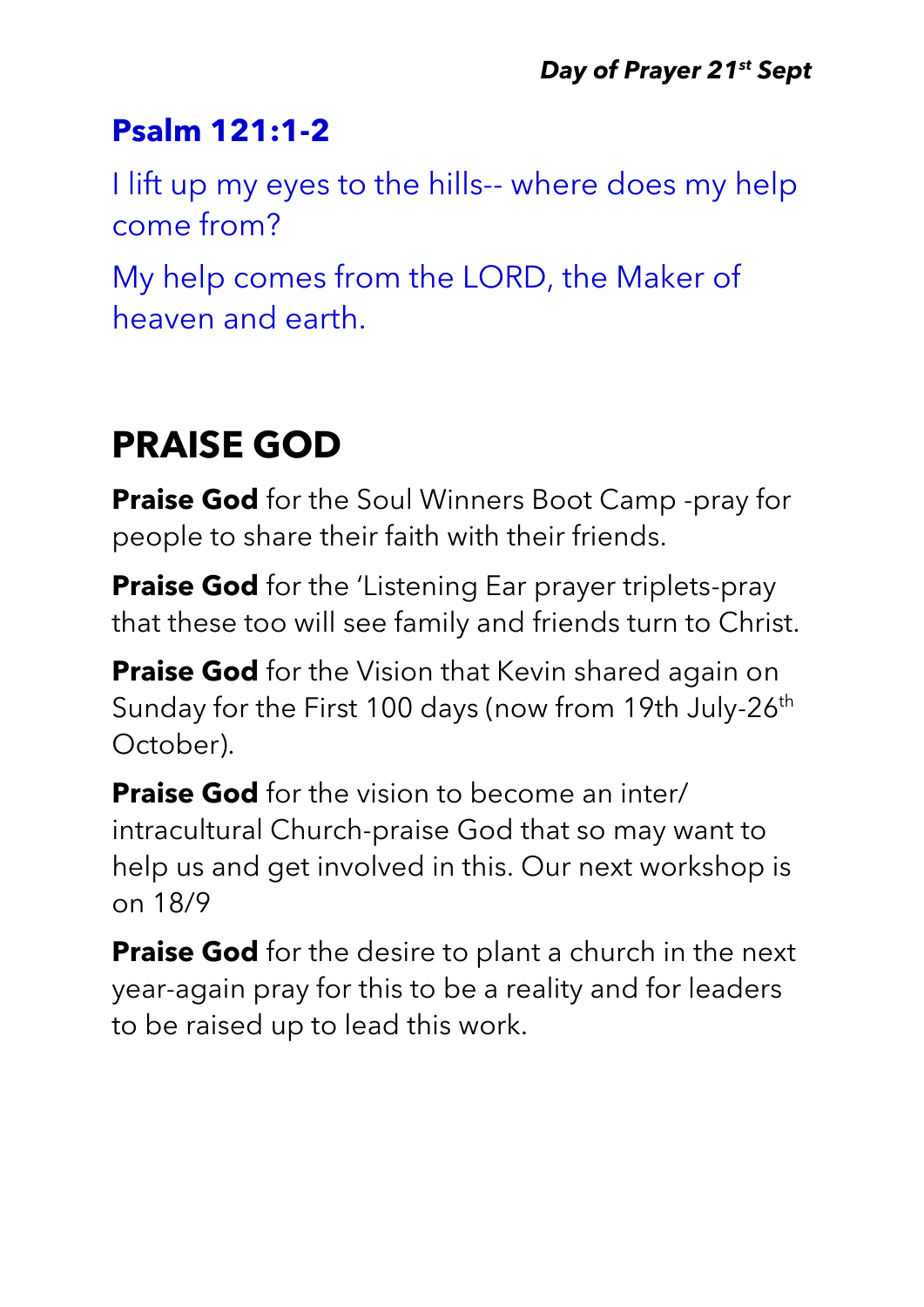#### *Day of Prayer 21st Sept*

**Praise God** that Luke Crompton; Paul Wood Phil McKenning, Graham and Kathryn Dunwell are in training to be pastors/ leaders/ministers. Graham and Kathryn started their church plant in the Piccadilly Gardens area of Manchester on the 27<sup>th</sup>July.

**Praise God** that our prayers for the hospice in Kyrgyzstan have been answered and they have been given the license to start.

**Praise God** for answered prayer for Emma and Marlon who have now received their first Foster child.

**Praise God** that Sarah Wood has been able to go back to work and is recovering

**Praise God** for the various surgeries and centres delivering the vaccine

**Praise God f**or all our 52 key workers in NHS, Care Settings and Schools.

**Praise** God for all our schools- our teachers and students as they go back to school.

**Praise God** for the Unity of Churches and leaders in Wakefield, Pray for the production of the prayer app for Wakefield and our discussions with local politicians.

**Praise God** for the continued faithful giving by members of the church-together.

**Praise God** we come to the one to whom nothing is impossible!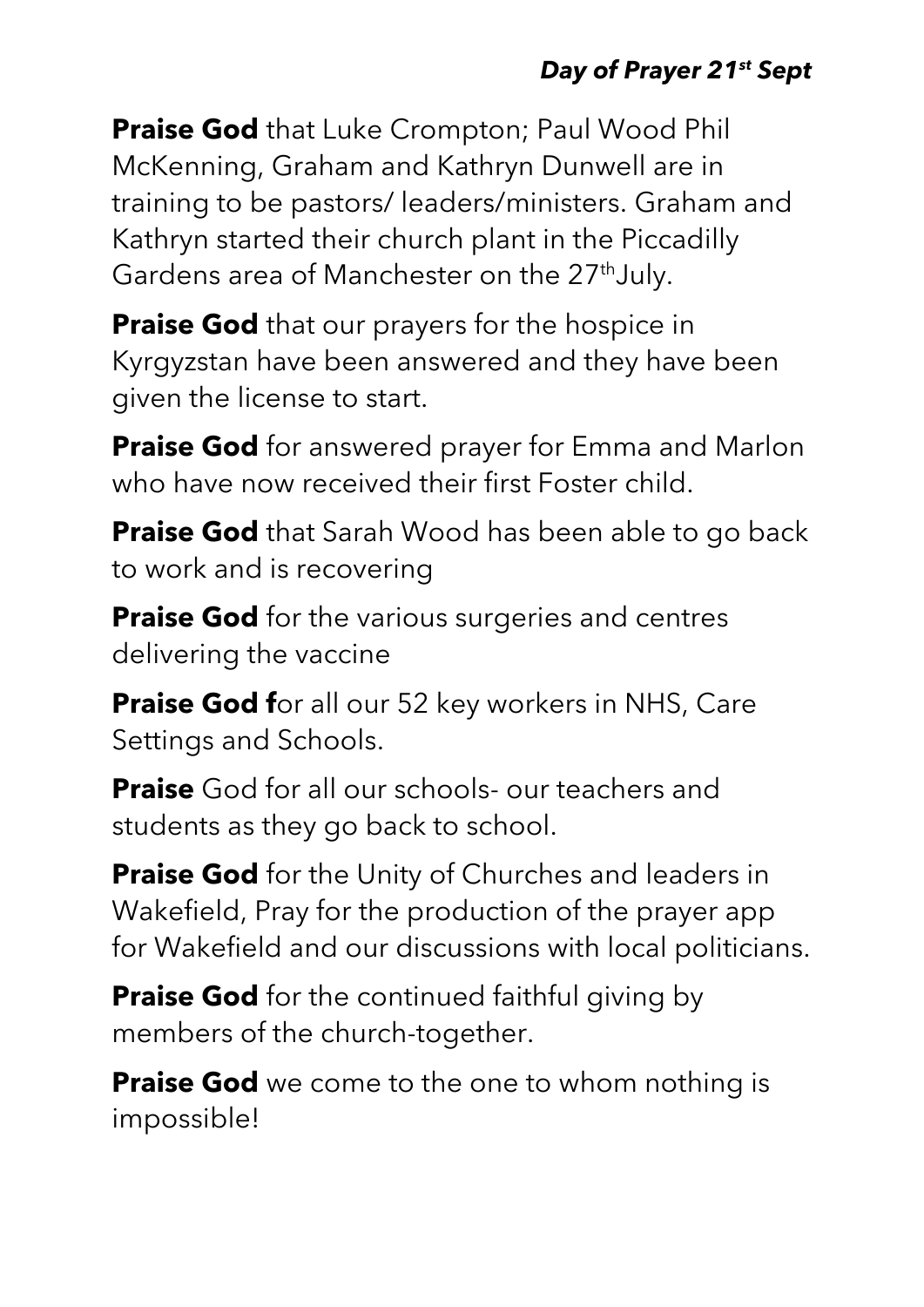#### **NHS & Medical**

Mary Kemshall Andie Hill Adrian Makoni Louise McCarthy Tom Fowley Sheila Lovatt John Ogier Natalie Ogier Temi (Fieldhead) Angela Mandaza Clement Mandaza Dianne Butler Tina Davies Claire Gratrick Kath Soultan Kavitha Roselin Nanette Zulu Wamemba Zulu Deb Paddock Ben Thomas Kameicy Robyn (Emma's Niece) Sheila Lovatt Sandra Mwale. Nothando Mkhwananzi Elisia Sharpe

#### **For NHS Admin workers**

Tim, Andrea and Liz (who are still working)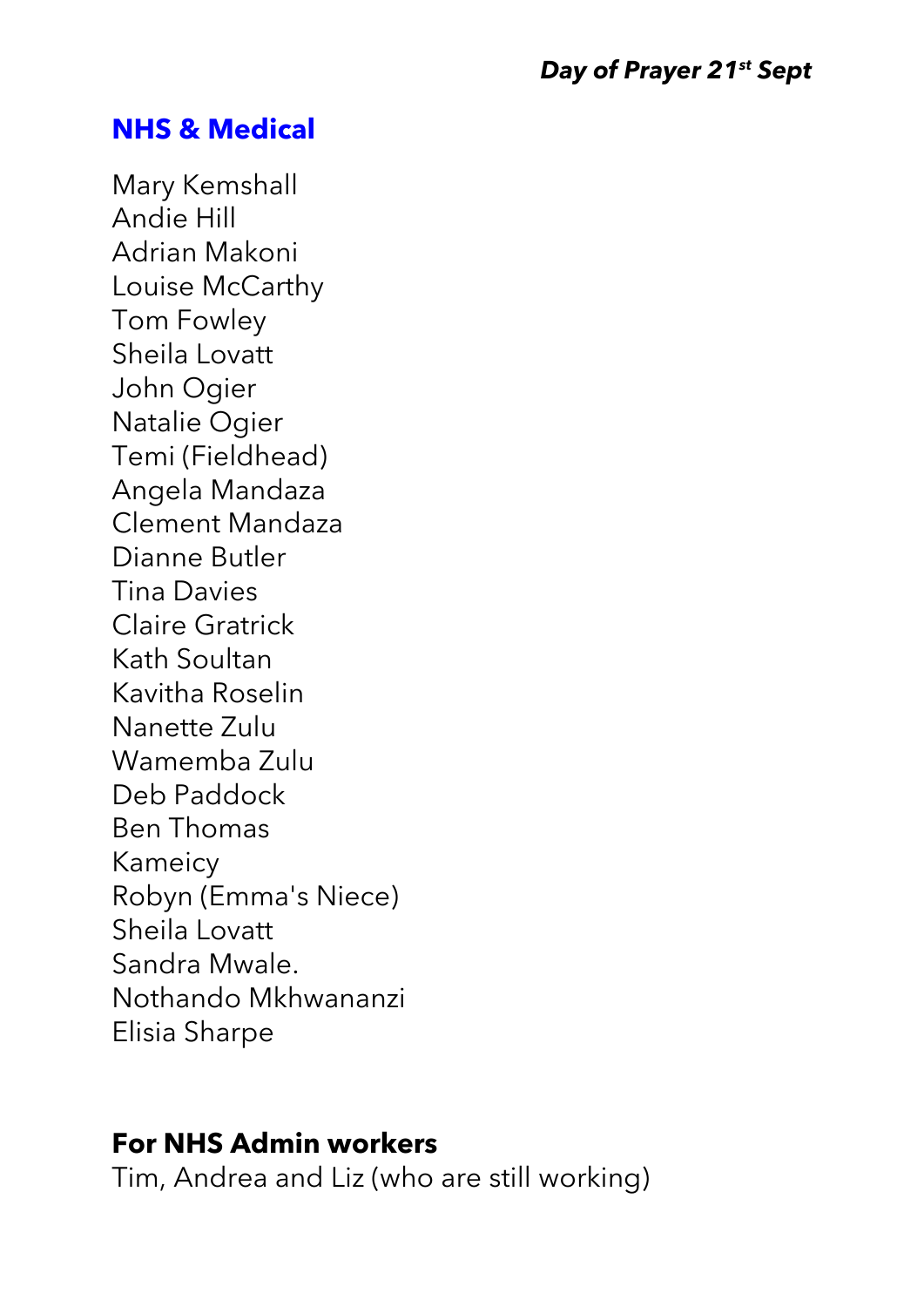#### **Care Workers**

Fraser Lovatt James Winpenny Irene Svose Shepherd Svose Chibuzo Mere Patience Nhengu Sue Crossley Praise Carter Gaynor Smith Gabi Milhai Amber Musgreave

#### **Social Concern**

Kevin Dobson Tony Cox Zoe Smith Sue Sampson Charlotte Brooke

### **Education**

Kay Cox, Claire Boutle, Dane Gratrick,Natasha Nicholls, Lorraine Zammuto

**Pray** for all our Children back at School / College / Uni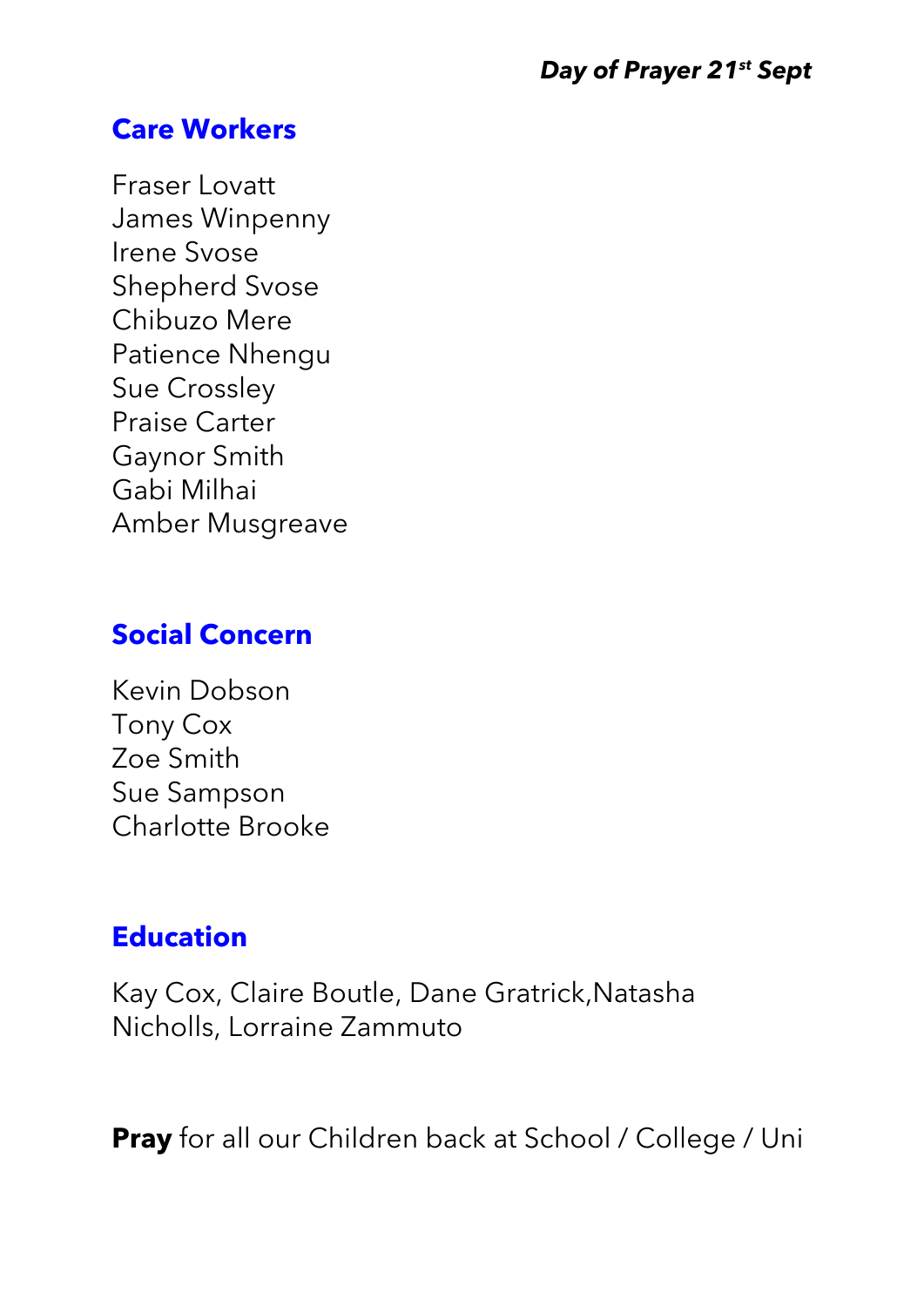# **COVID IN UK**

**Pray** for wisdom as the Government lead us through this next phase.

**Pray** for a deliverance physically and spiritually in our nation

**Pray** for the vaccine distribution that'll go smoothly and will be done safely

**Pray** for the economy - hearing of so many businesses that are having to lay of Hundred of 1000s of people / recession

**Pray** for mental health in our country

## **GOVERNEMNT/COUNCIL**

**Pray** for Nic Stansby (Henry & Marion's daughter)

**Pray** for Council leader Denise Jeffrey and all dept leaders. Pray that all parties will work together and listen to each other to get things done in the city

**Pray** for our local elections coming up next week, that the right people will be appointed

**Pray** for local MP's Imran Khan, John Trickett; Andrea Jenkyns; Yvette Cooper

**Pray** for our Queen and Royal family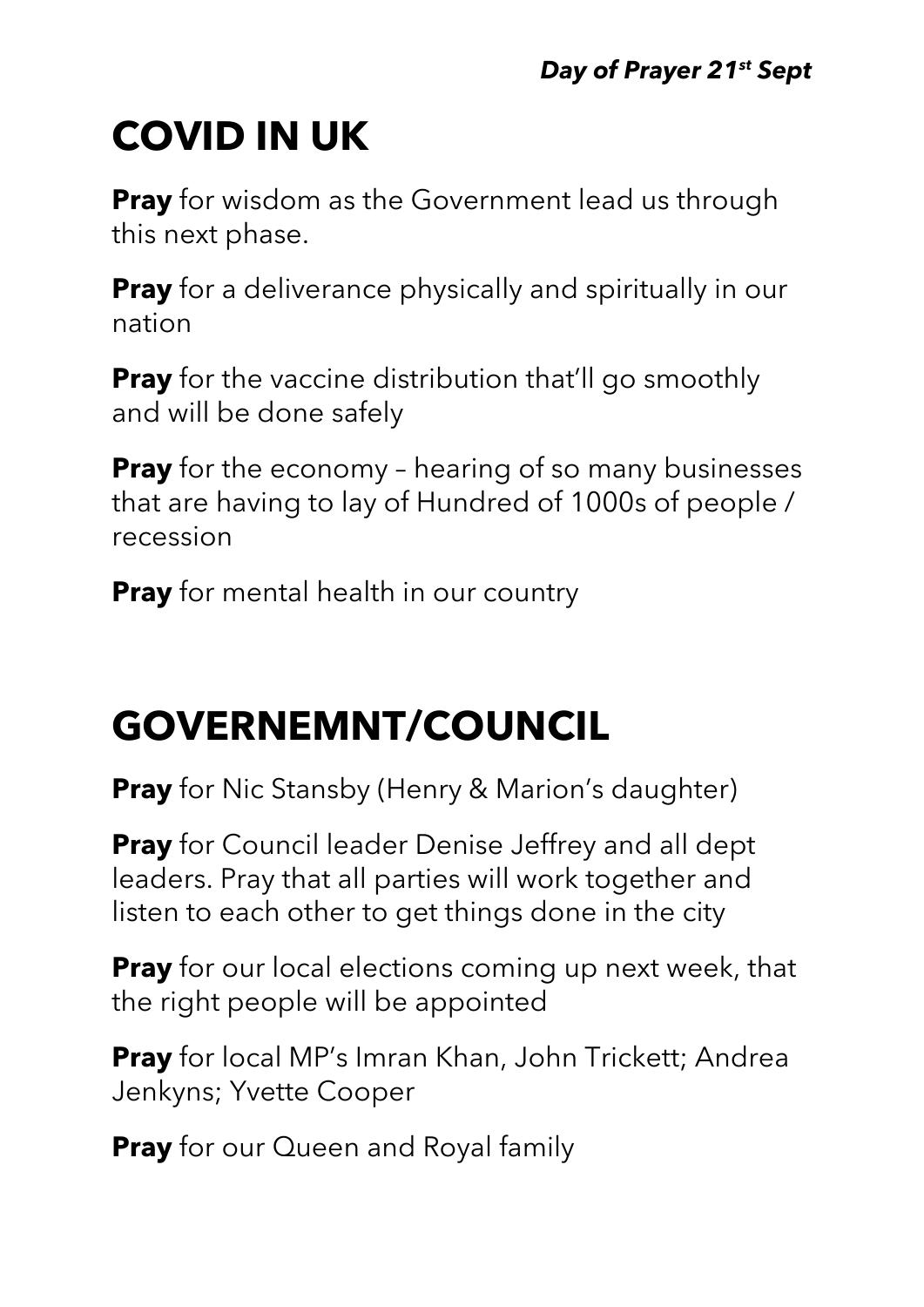## **OUR NURSERY**

**Pray** for our Nursery for protection from COVID

Lisa, Rachel; Janna, Sarah; Kim, Amy Kelsey, Kelly, Svetlana, Kath at Nursery-we've appointed a new girl (Evie) but she need her DBS

**Pray** for a new temporary member of staff

**Pray** Lisa, who's suffering from long covid

### **CAP**

**Pray** for Kevin and Sue. Paula and Tony and all at CAPfor their protection, blessing & breakthrough. Clients and Volunteers too.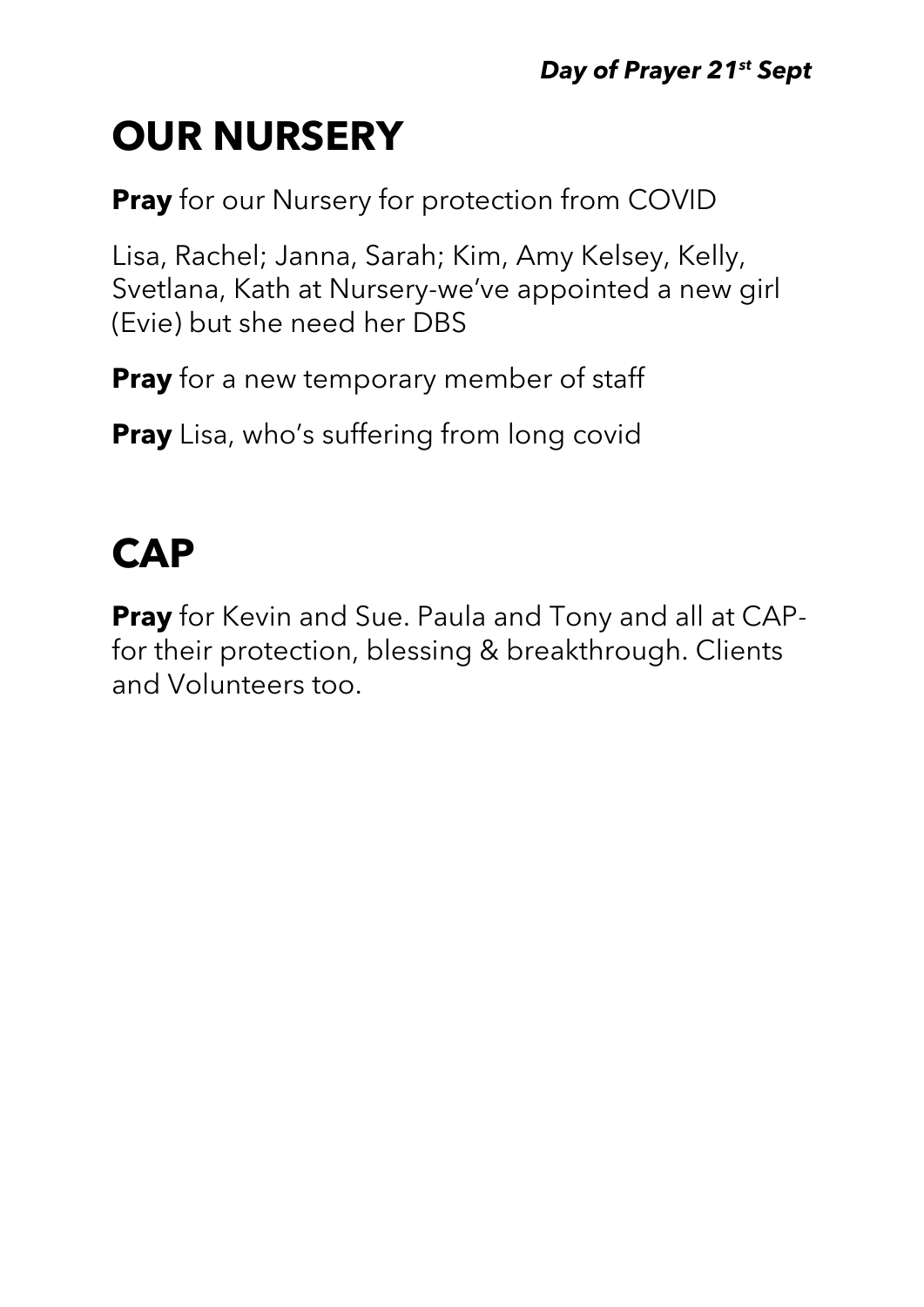### **OUR MISSIONAIRIES**

**Pray** for Leo and Daniela Lupu in Romania who are now enjoying a break in summer recess. Pray for John Higgins who now lives in Vaslui but who visited New Life on Sunday-John is able to teach in the school/church

**Pray** for Vincent Borromeo in Tarranto in Southern Italy, Vincent is incredibly touched and grateful for our support in being able to finish his building project and get started working with Young people through Youth Alive Italia

**Pray** for Margaret Gordon in Kyrgyzstan (who is retiring soon)

**Pray** for the work of One by One in Kenya, Sri Lanka and Pakistan and for Becky and Matthew Murray

**Pray** for Enyo Agada in Manchester

**Pray** for Barry Woodward – Proclaim Trust

**Pray** for John and Cathy Scott in their work here with Revival family and listening ears (praying for the lost in our families) and their work in Poland

**Pray** for Martin Cooper and his weekly radio broad cast for Branch FM (Wed's)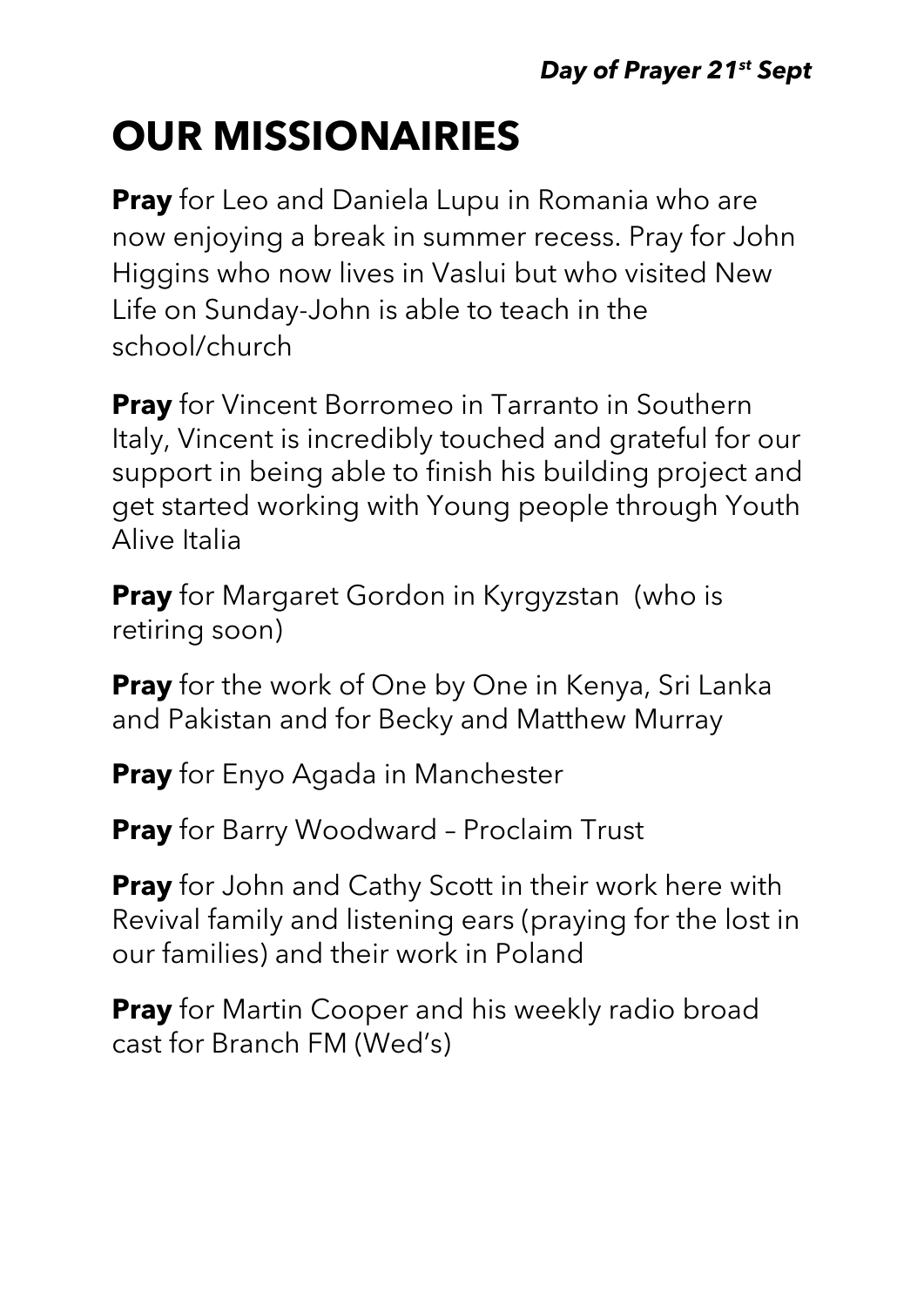## **OUR CHURCH**

**Pray** for us all at NLCC as we begin to make plans to refurbish and possibly extend the current church premises in the future.

**Pray** for our life groups starting back up in October and their leaders-that God would use the groups to encourage, challenge and bless.

**Pray** for the New Life Youth Group as we start back this FRIDAY & New Life Kidz

**Pray** for Paul Wood with his new group Genesis

**Pray** for Wakefield AFC and Luke with his Chaplaincy

**Pray** for our upcoming Events; Bike Ride with Matt B, Fishing Trip with Phil, Picnic with Church (19th Sept)

### **CHURCH BUSINESSES**

**Pray** for Chris and Heidi Green who have opened a new café and ice cream shop in Ossett (47 Bank St).

**Pray** for Sam and Rahel as they re-open Corarima in the next few weeks.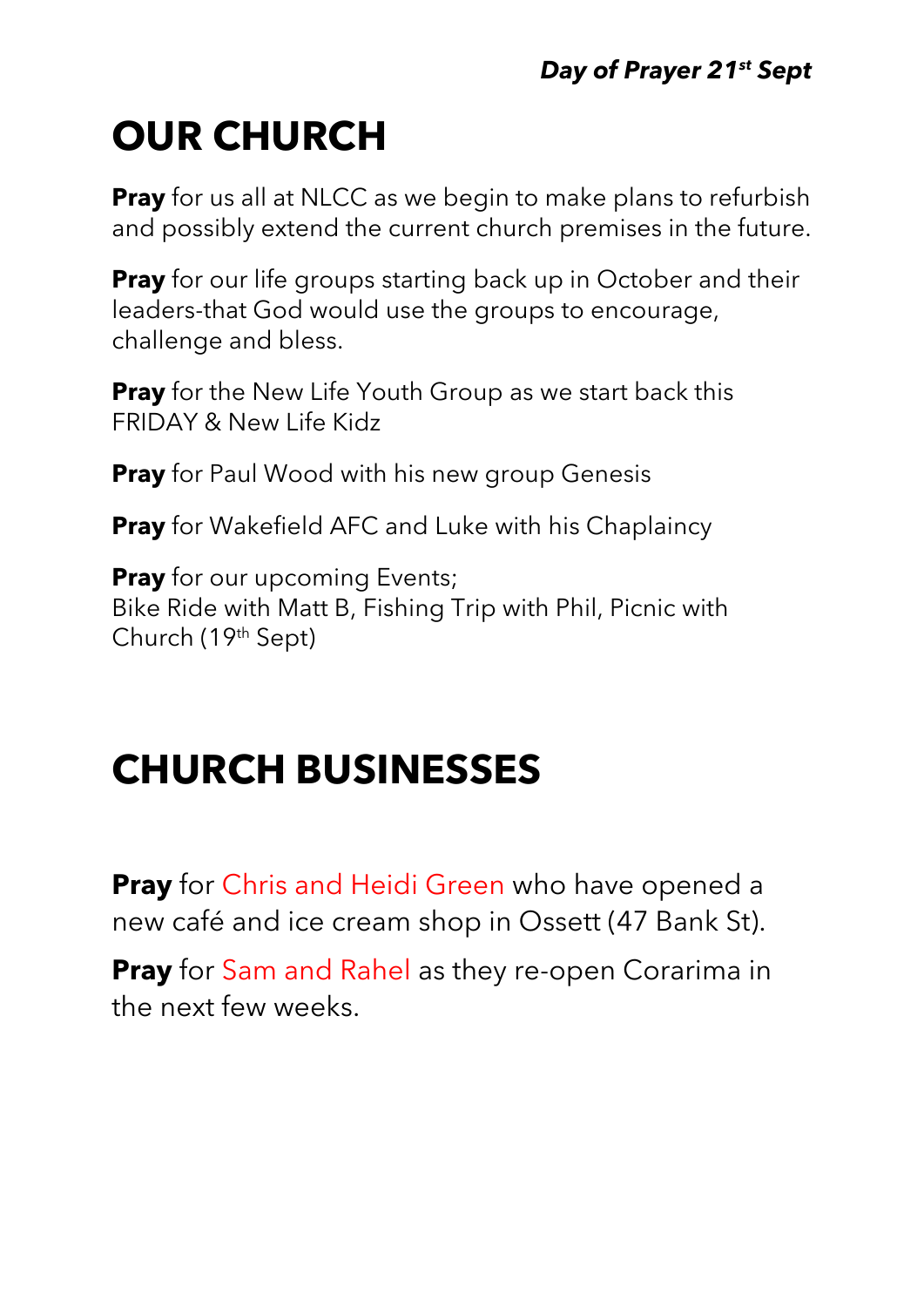### **CONTINUED PRAYER**

**Pray** for Kevin with His recovery from his operation, pray for strength and healing

**Pray** for Janet with the skin cells she has to have removed, and we continue to pray for Katie who is expecting her first baby

**Pray** for a lady called Val and she has just received the news that she quite possibly has cancer in her kidneys, the tube that attaches to the bladder and possibly the bladder.

**Pray** for Elisia who is undergoing various tests on her womb and for her dad who has prostate cancer and a painful leg ulcer.

**Pray** for a lady called Pauline Anfield who has requested prayer-she is a believer and has been diagnosed with breast cancer-she has had surgery and is awaiting results.

**Pray** for Alfie with stage 4 neuroblast-he's now back in hospital and weak

**Pray** for Stuart and Alison's friend John who has prostate cancer, has had two kidneys transplanted, He had Covid and was in hospital but praise God, he is now home.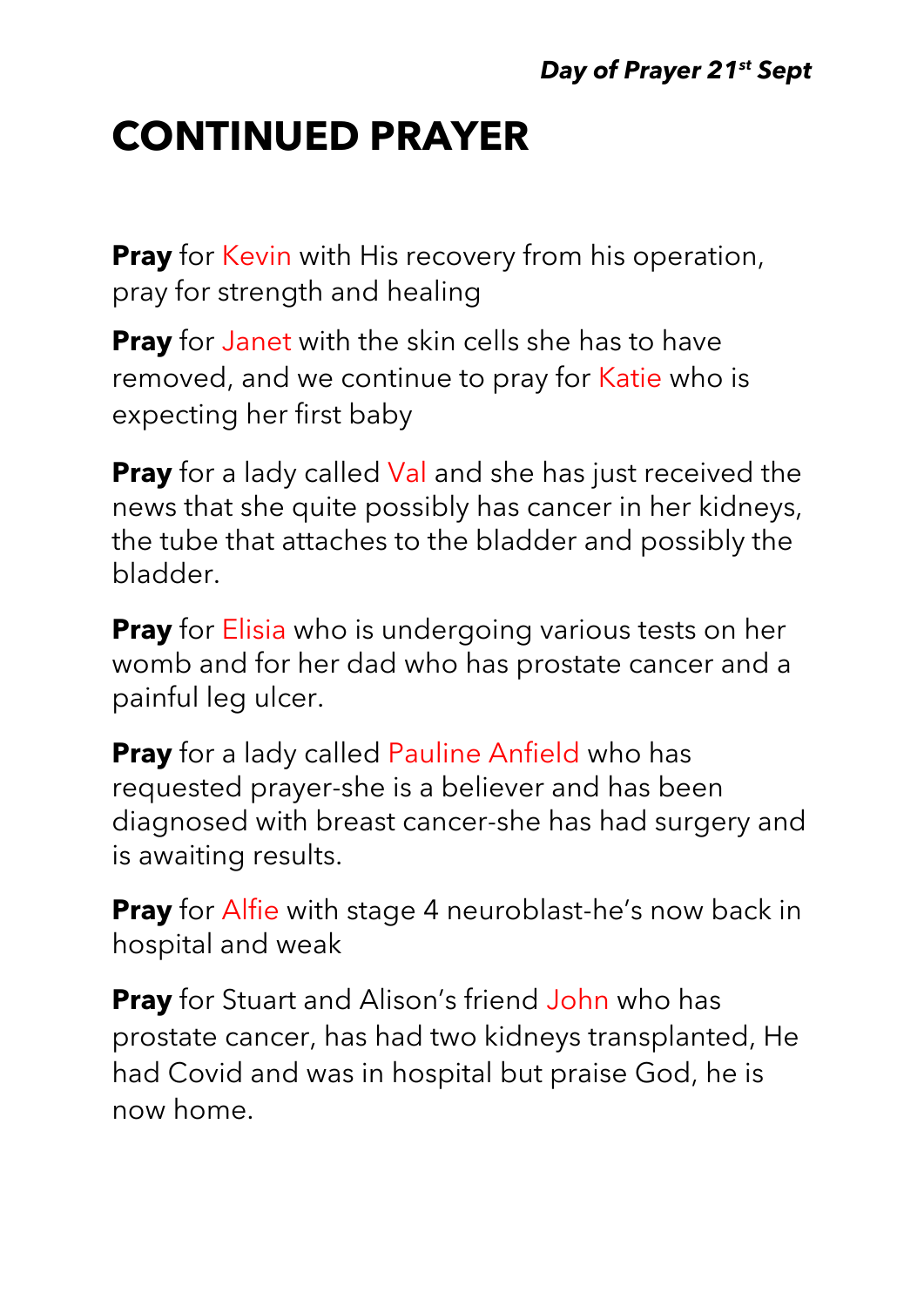**Pray** for Lisa who has been told she is suffering from long Covid and is needing physio to help her with the pain.

**Pray** for Dean Shackleton who has been diagnosed with heart failure.

**Pray** for Henry Drabble who is still in pain with sciatica.

**Pray** for Joyce Kidd- she has been referred to her eye surgeon to try and resolve the issues. Mike is much better but needs our prayers.

**Pray** for Sue Pepworth who has a tumour in her saliva gland. Praise God the biopsy said it is benign, but they will still operate.

**Pray** for Janet Holliday in the imminent sale of her house and that God will provide just the right house for her

**Pray** for Liz Coop-she has excess fluid in various parts of her body and a leaking heart valve.

**Pray** for Janet's sister Michelle-she is continuing to have various tests.

**Pray** for Sharon Newson's mum Jackie-she has very high blood pressure and has been referred to a cardiologist. And pray for the family as Uncle John who we have been praying for has passed away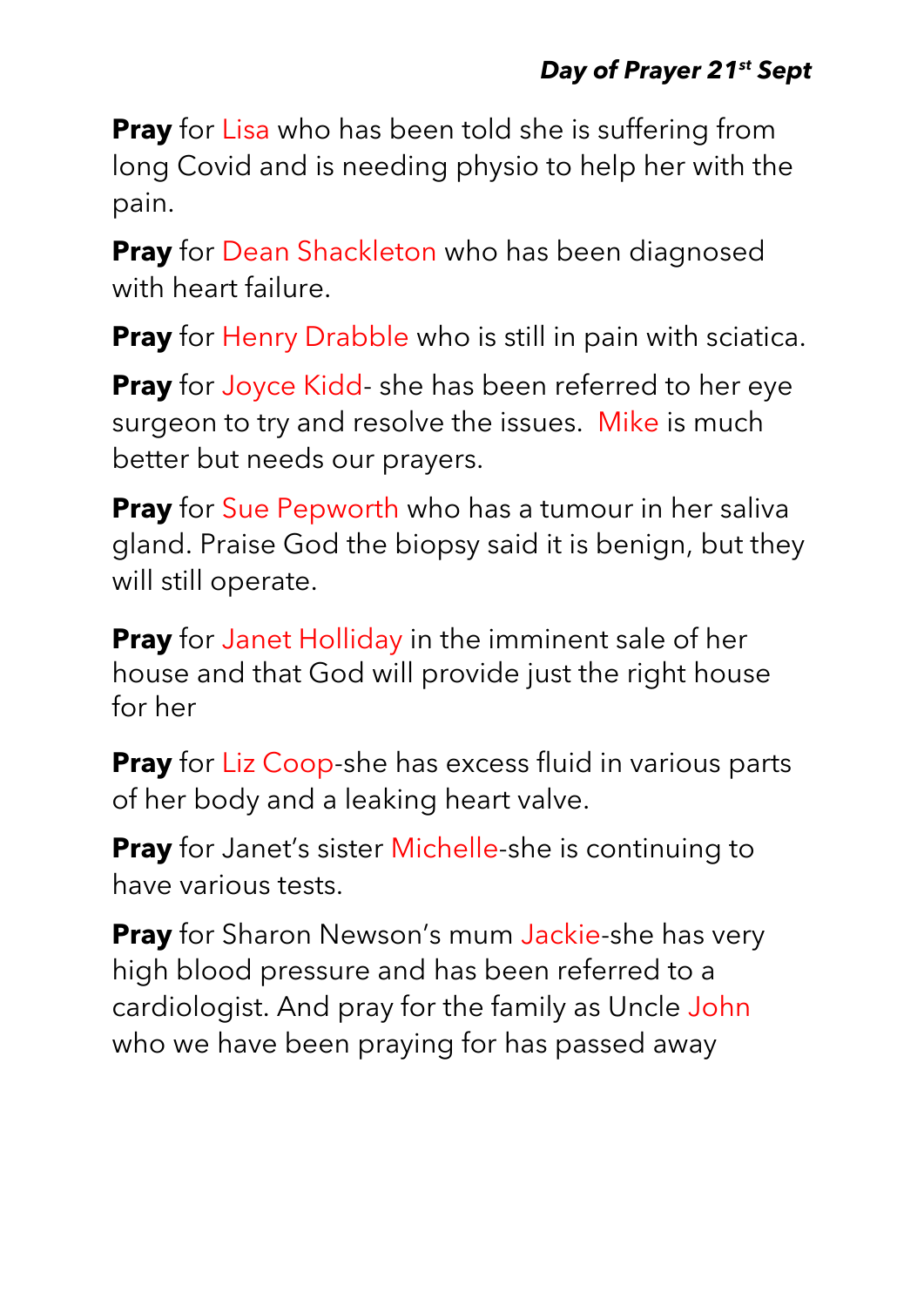#### *Day of Prayer 21st Sept*

**Pray** for Sheila Lovatt's brother Paul-he is now home and having physio for 4-6weeks. Hi has a carer going in three times a day-this will continue until September when he will be re assessed. Pray too for his wife

**Pray** for Fraser who is being fast tracked to the diabetes foot clinic.

**Pray** for Sarah Porteus that her operation will go ahead and soon

**Pray** for Deborah Gibson who has been diagnosed with Breast Cancer.

**Pray** for Dean Shackleton has he is going ahead with a heart transplant, due to recent heart failure.

**Pray** for a lady called Dianne and her family-that God will intervene. Dianne's mum has been diagnosed with breast cancer.

**Pray** for a lady Sue Pepworth. She has had a scan on her neck area and the doctor says it is a tumour of the saliva gland. She is due to have a biopsy in a couple of weeks to confirm if it is benign or malignant.

**Pray** for Barbara Davis who is in a diabetic coma and has been diagnosed with dementia. Pray for husband Stewart too

**Pray** for Amber Musgreave, she's not having the best of care in hospital and should of been moved to Doncaster by now. she has a spinal fluid leak